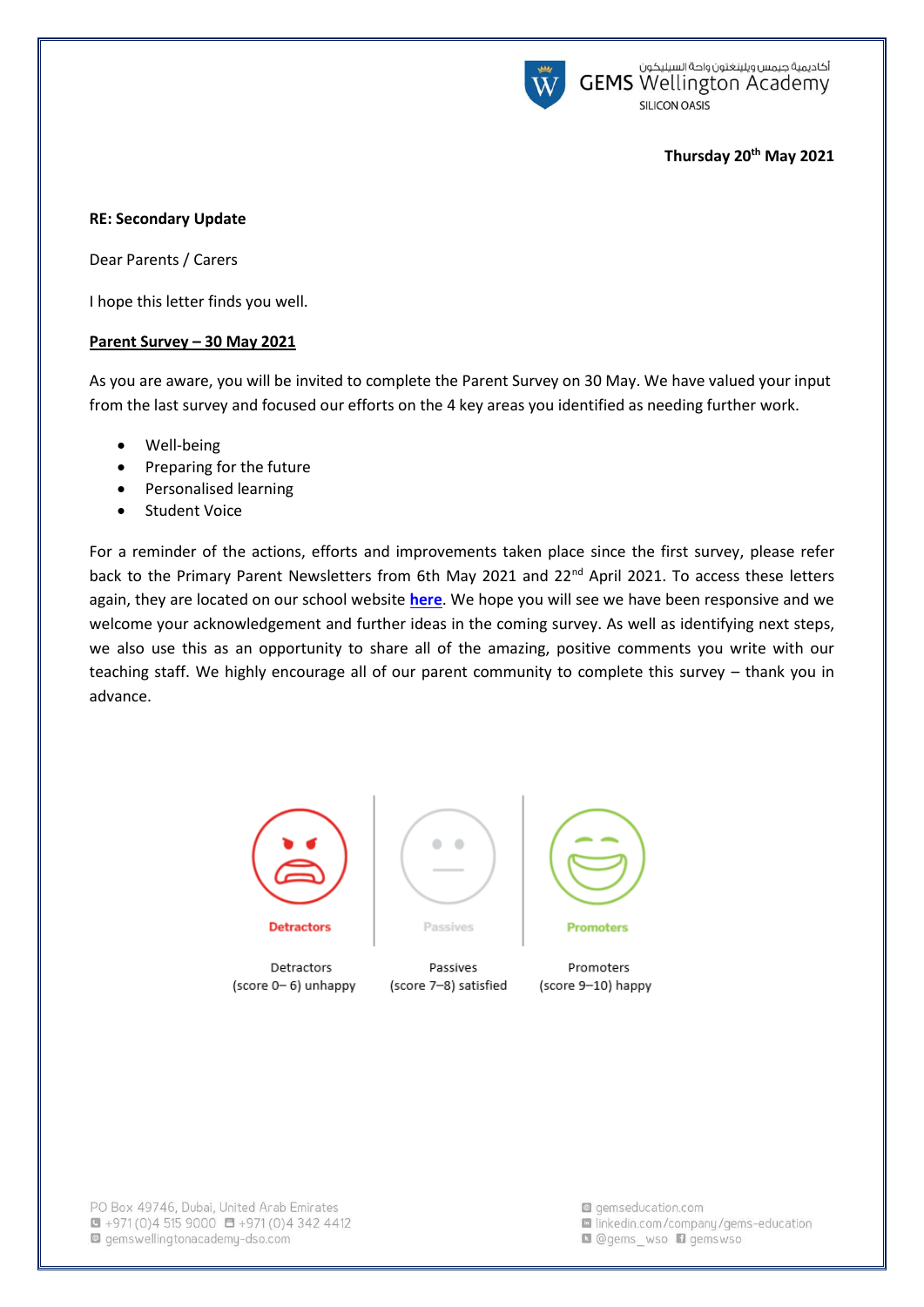

# **Changes to Student Support from September 2021**

COVID has required us to make changes to some systems at WSO in the last 12-18 months. With the potential for the current situation to continue into the new academic year and after thinking about how we continue to improve service to you as parents and families, I write to inform you of some planned changes.

These impact the House System and Tutor Groups and the leadership of year levels. In brief, the changes include

- Moving to horizontal tutor groups. This means that students will be in tutor groups of ONLY their year level
- All students in tutor groups will be in the same house eg 7A and 7B could be all EMERALD
- We have appointed new Heads of House
- We have appointed Heads of Years each of whom will oversee the complete student support systems for every child in their cohort.

The Heads of House will have as their major priority, a calendar of whole school events which will rejuvenate house and school spirit and while being mindful of COVID restrictions, will not be restricted by them.

The horizontal nature of tutor groups will allow tutors to focus on the social emotional and academic needs of a narrower band of students and therefore be more effective in meeting those needs.

The Heads of Years will oversee the entire student experience for every child in their cohort. They will liaise with Tutors, Teachers, Heads of Departments, Heads of Houses and Senior Leadership Team to ensure we know your child and are attentive to their needs and yours.

The experience of a student at WSO has changed during COVID, some changes for the better, some harder to adjust to, depending on individuals. We do know that student wellbeing is an important factor in alleviating undue stress at all levels. We also know that student interactions are essential to students feeling connected to our school and each other. The changes will address these aspects of need and underpinning them all is the need to understand and know your children as individuals and do our very best with the resources we have, to ensure they are successful in every regard.

Finally and importantly, I want to acknowledge the work of the current Heads of House and their assistants and wider Pastoral Team. They have built invaluable relationships with you and we hope to sustain many if not all of those despite these changes. You will see they all feature in the new structure as we take their expertise and connections and build upon those in the coming years. These changes are in no way a reflection of their work – as you can see we are adding more staff into the student support system, which can only improve the experience your children and our service to you.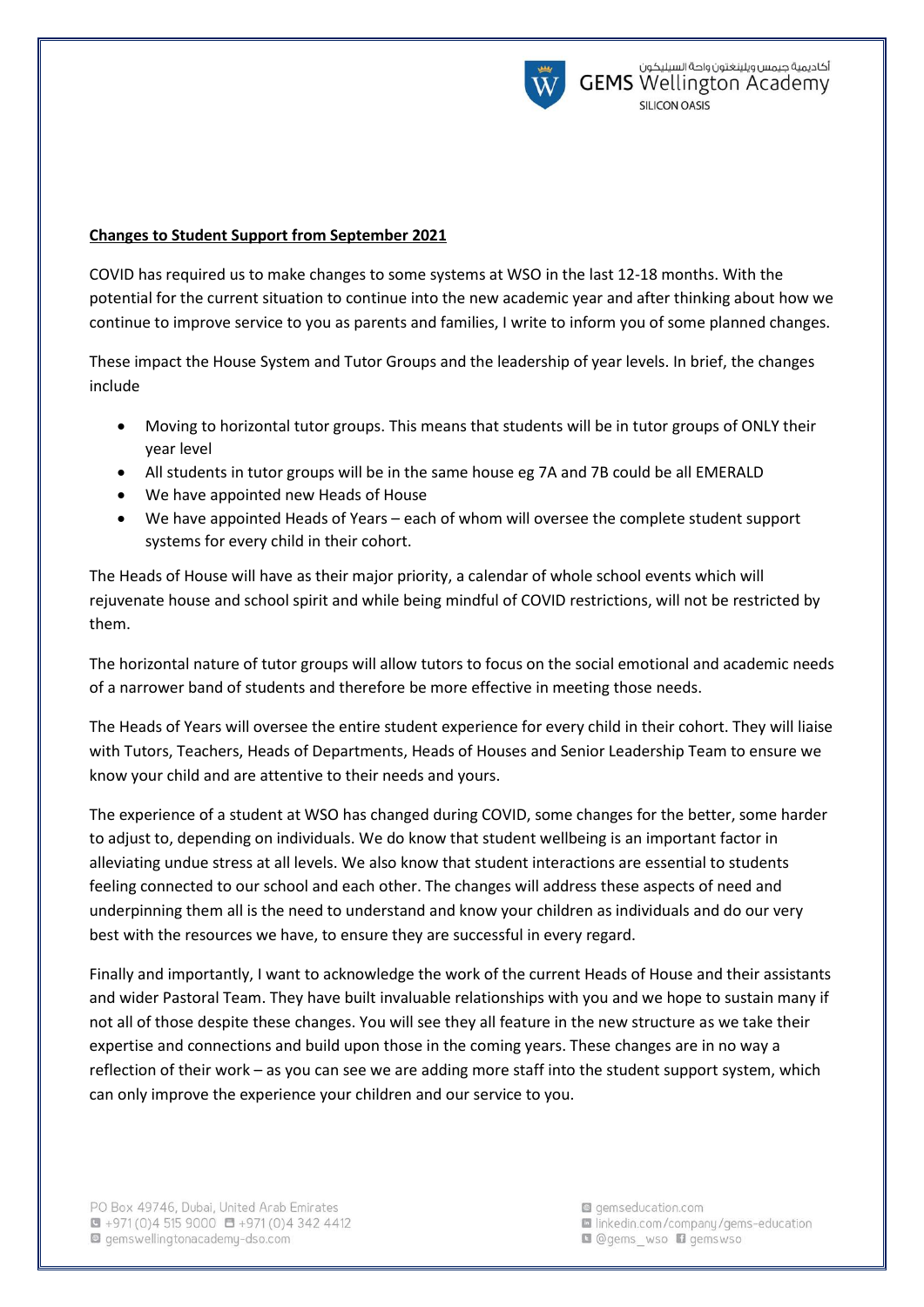

Students will be receiving a survey after this newsletter to gain information that will help us reconfigure the tutor groups.

It is my absolute pleasure to include for you here, introductory videos to our Heads of Houses and Heads of Years from September 2021

| <b>Heads of Year</b>           | <b>Video Link</b>            |
|--------------------------------|------------------------------|
| Year 7 - Mrs Heather Howard    | https://tinyurl.com/3aunf7e3 |
| Year 8 - Mr Max Patrick        | https://tinyurl.com/4hzzh7u8 |
| Year 9 - Mr Christian Dwyer    | https://tinyurl.com/2arrzs46 |
| Year 10 - Ms Nicola Beejeraz   | https://tinyurl.com/ytzvf6y3 |
| Year 11- Mrs Jemma Arnold      | https://tinyurl.com/4ey47ey7 |
| Year 12 - Ms Britny Goulet     | https://tinyurl.com/2u4u4e4v |
| Year 13 - Mr Jack Luffman      | https://tinyurl.com/5hezfavn |
| <b>Heads of House</b>          | <b>Video Link</b>            |
| Diamond - Miss Hannah Lunt     | https://tinyurl.com/y782m6m3 |
| Emerald - Miss Sophie Ashkuri  | https://tinyurl.com/ycc5uawx |
| Onyx - Mrs Samia Beckley-Lines | https://tinyurl.com/dubsfn7d |
| Ruby - Mrs Rachel Bartlett     | https://tinyurl.com/2v4vv4hf |

### **Progress Tests in English, Mathematics and Science – Years 7 to 10**

Over the next three weeks the annual Progress Tests in English, Maths and Science will be carried out in class. These are online assessments that we do every year, along with all other similar schools in Dubai. The schedule for each class can be seen at the end of this letter.

The main way these tests are used is to plan for effective interventions for our students. They allow your child's teacher to see which areas of the curriculum they are strong in, and which they need more support in. They also allow us to adapt out curriculum and teaching to better meet the needs of the students as a group, being able to focus on areas of general weakness and coordinate our teaching so that the most progress is made by the greatest number of students. Once the reports are available, we will share them with you again, as we did in October 2020.

For the testing session to run smoothly there are a few points to note: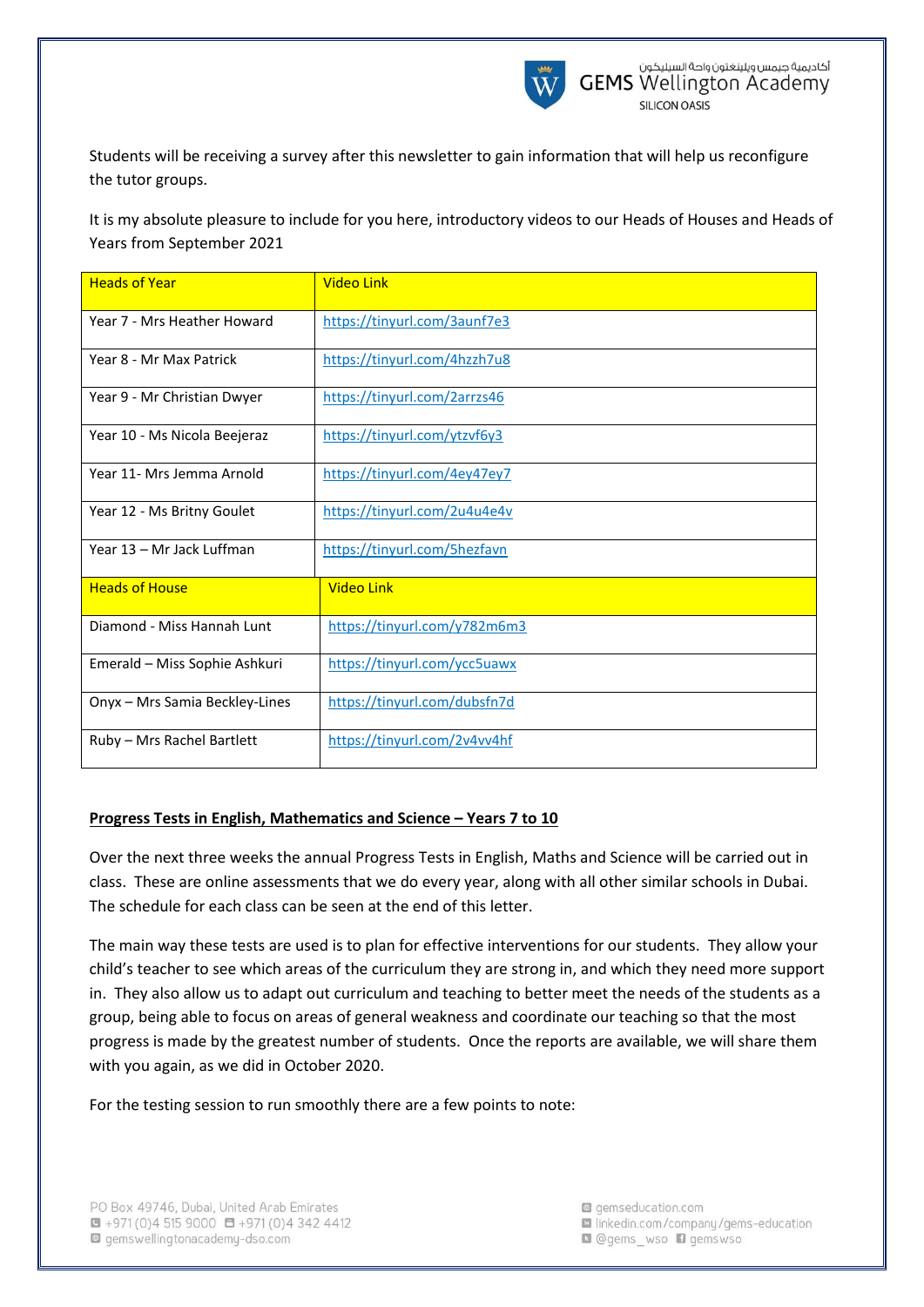

- 1. Students should attend on the day of the test with a device that can connect to the school WIFI, preferably a windows laptop or a MacBook, but if your child only has an iPad then we can supply a school device for the test. They should also bring with them a means of charging their device in case of low batteries at the end of the day.
- 2. All students need to bring headphones with them to listen to the tests. Some parts of the test are only accessible by listening to them, such as the mental Maths tests and some spelling tests.
- 3. Your child will have been given access codes by their tutors and class teachers. These need to be accessible, preferably stored safely on their computer or written clearly in their notes.
- 4. **Students who are 100% remote learning.** Unfortunately, this test cannot be taken at home. Students should come in to carry it out in test conditions with their peers. They can come in, complete the test at the allotted time and then return home immediately if that is what you wish. We need to ensure the safety of our students, and so only students who are collected by their parents will be allowed to leave school before 3.20pm. If you want to drop your child for the test and then collect again before the end of the day, please complete this survey: [Click here](https://forms.office.com/r/kn6A0x6ghA)
- 5. All the preparation that has needed to be done for these tests has happened in lessons, and your children should not be stressed about the test at home.

| YEAR 7      | English        | Mathematics   | Science |
|-------------|----------------|---------------|---------|
| Α           |                |               |         |
| B           | Tuesday 1 June | Monday 31 May |         |
| $\mathsf C$ | Period 5&6     | Period 2      |         |
| D           |                |               | NO TEST |
| E           |                |               |         |
| F           | Tuesday 8 June | Sunday 30 May |         |
| G           | Period 1&2     | Period 3      |         |
| $\sf H$     |                |               |         |

| YEAR 8 | English                 | <b>Mathematics</b>      | Science                     |
|--------|-------------------------|-------------------------|-----------------------------|
| Α      |                         |                         |                             |
| B      | Wednesday 2 June Period | Monday 31 May           |                             |
| C      | 5&6                     | Period 1                | Monday 7 June<br>Period 3&4 |
| D      |                         |                         |                             |
| F      | Sunday 30 May           | Wednesday 2 June Period |                             |

- la linkedin.com/company/gems-education
- **Q** @gems wso **D** gemswso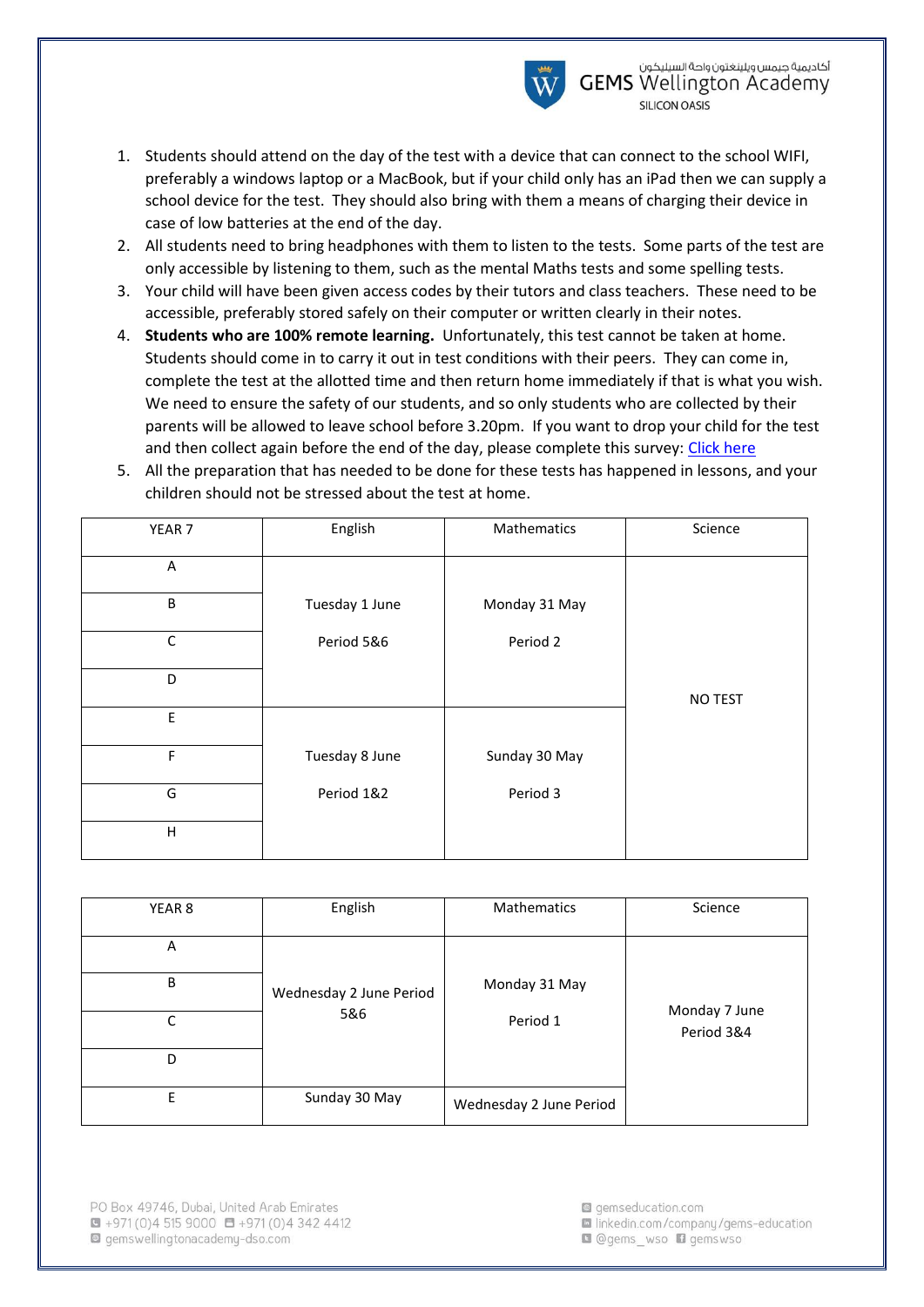

| Period 5&6 |  |
|------------|--|
|            |  |
|            |  |

| YEAR 9      | English          | Mathematics   | Science          |
|-------------|------------------|---------------|------------------|
| A           |                  |               |                  |
| $\sf B$     | Wednesday 9 June |               |                  |
| $\mathsf C$ | Period 1&2       |               |                  |
| D           |                  | Sunday 23 May | Wednesday 2 June |
| $\mathsf E$ |                  | Period 5&6    | Period 3&4       |
| F           | Monday 31 May    |               |                  |
| G           | Period 3&4       |               |                  |
| H           |                  |               |                  |

| YEAR 10     | English       | Mathematics   | Science        |
|-------------|---------------|---------------|----------------|
| A           |               |               |                |
| B           |               |               |                |
| $\mathsf C$ |               |               |                |
| D           | Sunday 30 May | Monday 24 May | Tuesday 1 June |
| $\mathsf E$ | Period 1&2    | Period 3&4    | Period 1&2     |
| F           |               |               |                |
| G           |               |               |                |
| $\sf H$     |               |               |                |

# **Re-enrolment for 2021/22 Academic Year**

Thank you to the significant number of families that have re-enrolled for 2021/22. We are looking forward to continuing the relationships and educational journey with you. Preparations for next year are well

gemseducation.com la linkedin.com/company/gems-education **Q** @gems\_wso **Q** gemswso